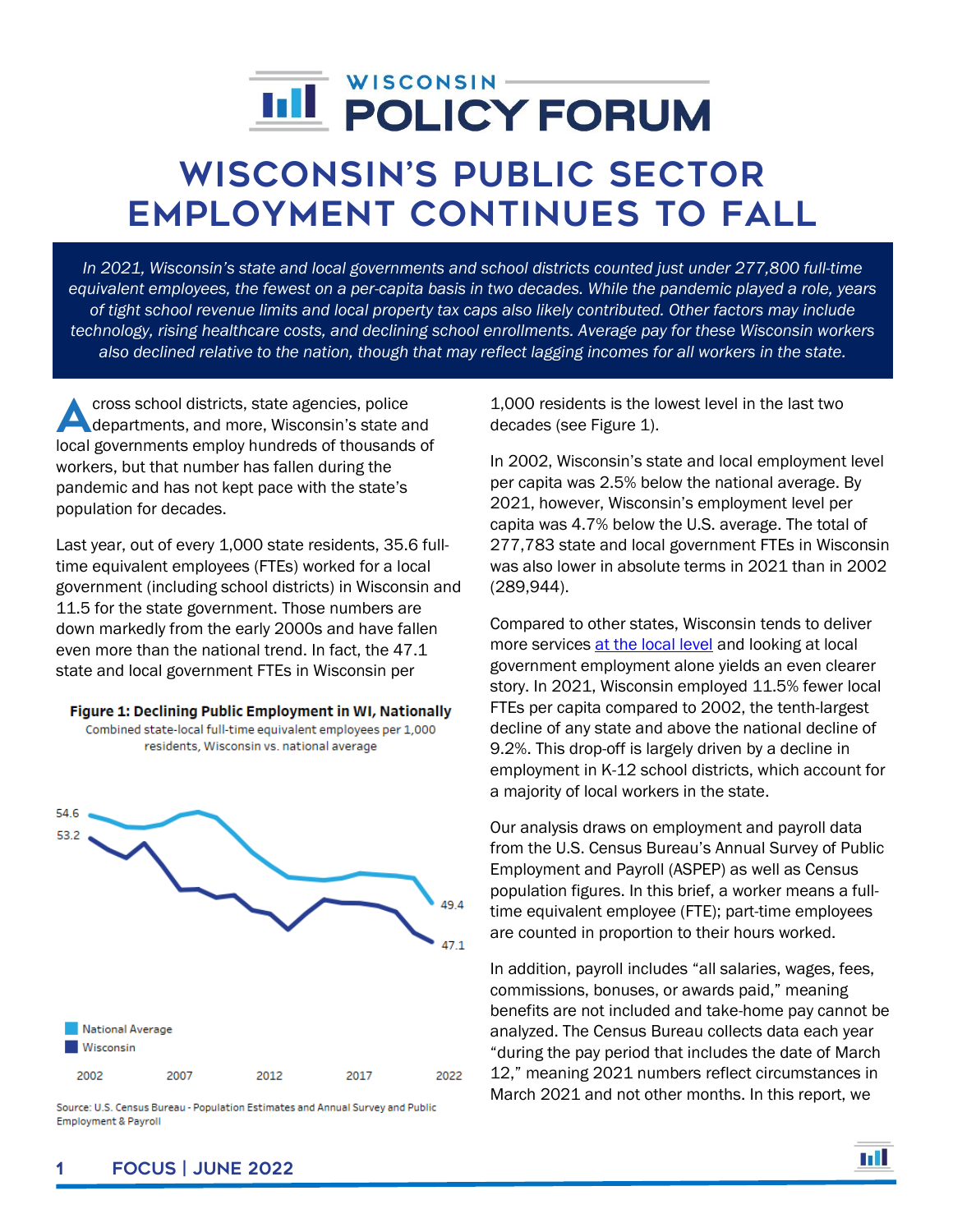focus on long-term trends in the survey data rather than on year-to-year changes, which can fluctuate based on various factors, including which local governments are surveyed in a given year.

#### A Drop in Employment

According to the Census Bureau, in 2021, state government in Wisconsin employed 67,828 FTEs, while all of its local governments collectively employed 209,955 FTEs. At the local level, this number is the lowest since 2014; for the state, it represents a slight recovery from 2020 but the lowest level prior to that in at least two decades.

Notably, the state trend does not correspond with the number of positions authorized within the state budget, which at nearly 71,800 is close to the most ever. One reason for at least part of the difference could be state positions that are authorized but not actually filled.

For both state and local government, employment trends are driven by education. Three out of five local government FTEs work in education, with the overwhelming majority in K-12 districts. A majority of state employees also work in education, nearly all of them for the University of Wisconsin System.

The Census Bureau survey data may have some flaws – for example, the figures for Wisconsin show an increase in higher education employment in 2000 and 2001 that is substantially greater than the increase shown in the UW System's records for those years. For that reason, including 2000 and 2001 data in the analysis would have shown a more positive trend for state employment. Still, the data represents a reasonable basis for making comparisons over the long time period being examined.

Since 2002, state education employment per capita in Wisconsin has declined 9.9% while nationally it has stayed the same. Local education employees per capita have dropped 11.1% over the same time period; at the national level, local education employees per capita dropped by 10.4% (see Figure 2).

Several factors may help to explain the decrease in state and local workers. First, rising labor costs, particularly for health benefits, may have pressured government employers to limit their workforces. New technologies may have helped enable that, particularly in areas such as administration.

**Figure 2: Wisconsin Loses Education Employees** Change in total per capita education employment relative to 2002 levels, state vs. local and U.S. vs. Wisconsin



Source: U.S. Census Bureau - Annual Survey of Public Employment & Payroll

Student enrollment trends in Wisconsin also played a role. For example, the UW and Wisconsin Technical College System benefited from rising enrollments during the 2000s but since then enrollments have fallen at [roughly twice the national rate.](https://wispolicyforum.org/research/falling-behind-the-state-of-wisconsins-public-universities-and-colleges/) Enrollments also have fallen for public K-12 schools in recent years, driven by such forces as falling birthrates, the rise of publicly funded private voucher schools[, and COVID-19.](https://wispolicyforum.org/research/private-school-enrollment-fell-during-pandemic-homeschool-virtual-charters-grew/) The enrollment drops likely reduced K-12 and higher education revenues and staffing.

State limits on local taxes likely also had an influence. Since the 1993-94 school year, the state has capped the combined amount of revenue K-12 districts can raise per pupil from general school aids and property taxes. The state cut revenue limits by 5.5% in 2012 and has kept them [much tighter](https://wispolicyforum.org/research/uncharted-waters-wisconsins-school-budget-climate-and-the-states-two-largest-districts/) since then than in previous years, likely affecting employment.

Additionally, state funding for public higher education in Wisconsin has [fallen behind national averages](https://wispolicyforum.org/research/falling-behind-the-state-of-wisconsins-public-universities-and-colleges/) and the state and UW System have frozen in-state undergraduate tuition at 2013 levels. That likely has also limited UW employment.

Employment in other major public sector categories also declined. Since 2002, total per capita state and local law enforcement employees nationwide – including nonsworn staff - has dropped by 6.5%. Wisconsin saw an even bigger decrease of 10.5% fewer FTEs per capita.